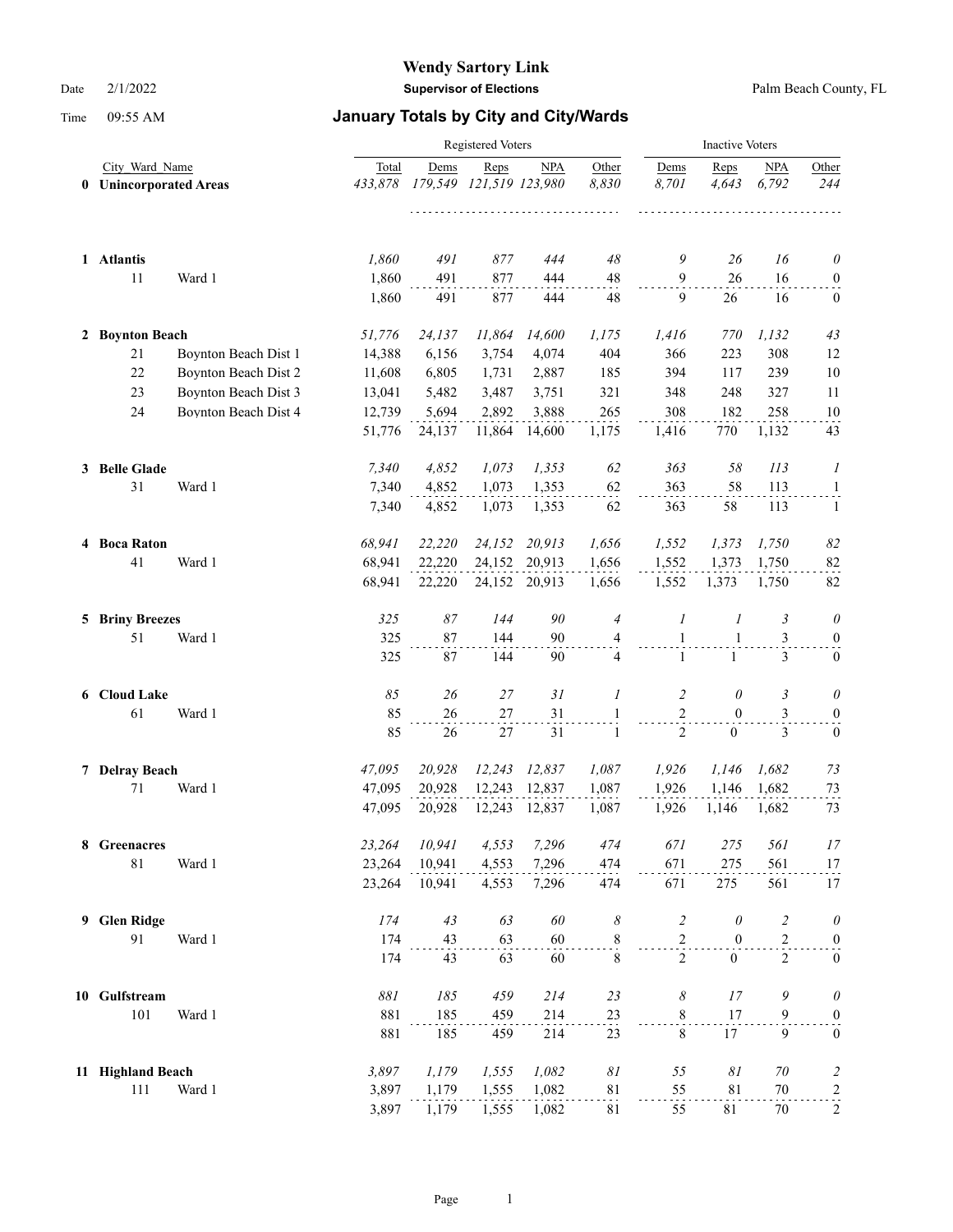|    |                         |        |        | Registered Voters |        |               |               |                | <b>Inactive Voters</b> |                  |                  |  |  |
|----|-------------------------|--------|--------|-------------------|--------|---------------|---------------|----------------|------------------------|------------------|------------------|--|--|
|    | City Ward Name          |        | Total  | Dems              | Reps   | NPA           | Other         | Dems           | Reps                   | NPA              | Other            |  |  |
|    | 12 Haverhill            |        | 1,334  | $608\,$           | 335    | 373           | 18            | 32             | 6                      | 23               | 1                |  |  |
|    | 121                     | Ward 1 | 1,334  | 608               | 335    | 373           | 18            | 32             | 6                      | 23               | $\mathbf{1}$     |  |  |
|    |                         |        | 1,334  | 608               | 335    | 373           | 18            | 32             | 6                      | 23               | 1                |  |  |
|    | 13 Hypoluxo             |        | 2,093  | 697               | 688    | 633           | $75\,$        | 51             | 49                     | 72               | $\overline{c}$   |  |  |
|    | 131                     | Ward 1 | 2,093  | 697               | 688    | 633           | $75\,$        | 51             | 49                     | $72\,$           | $\overline{a}$   |  |  |
|    |                         |        | 2,093  | 697               | 688    | 633           | 75            | 51             | 49                     | 72               | 2                |  |  |
|    | 14 Juno Beach           |        | 3,138  | 802               | 1,453  | 794           | 89            | 52             | 114                    | 87               | 6                |  |  |
|    | 141                     | Ward 1 | 3,138  | 802               | 1,453  | 794           | 89            | 52             | 114                    | 87               | $6 \overline{)}$ |  |  |
|    |                         |        | 3,138  | 802               | 1,453  | 794           | 89            | 52             | 114                    | 87               | 6                |  |  |
|    | 15 Jupiter Inlet Colony |        | 390    | 69                | 218    | 88            | 15            | 3              | $\overline{4}$         | 7                | 1                |  |  |
|    | 151                     | Ward 1 | 390    | 69                | 218    | 88            | 15            | 3              | $\overline{4}$         | $\boldsymbol{7}$ | $\mathbf{1}$     |  |  |
|    |                         |        | 390    | 69                | 218    | 88            | 15            | 3              | 4                      | 7                | $\mathbf{1}$     |  |  |
|    | 16 Jupiter              |        | 44,909 | 12,515            | 18,442 | 12,760        | 1,192         | 739            | 955                    | 890              | 42               |  |  |
|    | 161                     | Ward 1 | 44,909 | 12,515            | 18,442 | 12,760        | 1,192         | 739            | 955                    | 890              | 42               |  |  |
|    |                         |        | 44,909 | 12,515            |        | 18,442 12,760 | 1,192         | 739            | 955                    | 890              | 42               |  |  |
|    | 17 Lantana              |        | 7,016  | 2,983             | 1,783  | 2,088         | 162           | 216            | 99                     | 211              | 8                |  |  |
|    | 171                     | Ward 1 | 7,016  | 2,983             | 1,783  | 2,088         | 162           | 216            | 99                     | 211              | $\frac{8}{1}$    |  |  |
|    |                         |        | 7,016  | 2,983             | 1,783  | 2,088         | 162           | 216            | 99                     | 211              | $\,8\,$          |  |  |
|    | 18 Lake Clarke Shores   |        | 2,775  | 996               | 1,074  | 660           | 45            | 25             | 21                     | 21               | 0                |  |  |
|    | 181                     | Ward 1 | 2,775  | 996               | 1,074  | 660           | 45            | 25             | 21                     | 21               | $\boldsymbol{0}$ |  |  |
|    |                         |        | 2,775  | 996               | 1,074  | 660           | 45            | 25             | 21                     | $21\,$           | $\boldsymbol{0}$ |  |  |
|    | 19 Loxahatchee Groves   |        | 2,308  | 653               | 939    | 675           | 41            | 26             | 30                     | 39               | 1                |  |  |
|    | 191                     | Ward 1 | 2,308  | 653               | 939    | 675           | 41            | 26             | 30                     | 39               | $\mathbf{1}$     |  |  |
|    |                         |        | 2,308  | 653               | 939    | 675           | 41            | $26\,$         | 30                     | 39               | $\mathbf{1}$     |  |  |
|    | 20 Lake Park            |        | 5,049  | 2,651             | 993    | 1,318         | 87            | 204            | 90                     | 149              | 4                |  |  |
|    | 201                     | Ward 1 | 5,049  | 2,651             | 993    | 1,318         | 87            | 204            | 90                     | 149              | 4                |  |  |
|    |                         |        | 5,049  | 2,651             | 993    | 1,318         | 87            | 204            | 90                     | 149              | 4                |  |  |
|    | 21 Lake Worth Beach     |        | 17,775 | 8,537             | 3,478  | 5,336         | 424           | 947            | 414                    | 917              | 55               |  |  |
|    | 211                     | Ward 1 | 17,775 | 8,537             | 3,478  | 5,336         | 424           | 947            | 414                    | 917              | 55               |  |  |
|    |                         |        | 17,775 | 8,537             | 3,478  | 5,336         | 424           | 947            | 414                    | 917              | 55               |  |  |
| 22 | Manalapan               |        | 385    | $77\,$            | 206    | 93            | $\mathfrak g$ | $\sqrt{2}$     | $\boldsymbol{7}$       | 6                | $\theta$         |  |  |
|    | 221                     | Ward 1 | 385    | 77                | 206    | 93            | $\frac{9}{1}$ | $\overline{c}$ | $\tau$                 | 6                | $\boldsymbol{0}$ |  |  |
|    |                         |        | 385    | 77                | 206    | 93            | 9             | 2              | $7\overline{ }$        | 6                | $\boldsymbol{0}$ |  |  |
| 23 | <b>Mangonia Park</b>    |        | 957    | 720               | 39     | $188\,$       | 10            | 68             | $\mathfrak z$          | 38               | $\theta$         |  |  |
|    | 231                     | Ward 1 | 957    | 720               | 39     | 188           | $10\,$        | 68             | $\mathfrak s$          | 38               | $\overline{0}$   |  |  |
|    |                         |        | 957    | 720               | 39     | 188           | 10            | 68             | 5                      | 38               | $\boldsymbol{0}$ |  |  |
|    | 24 North Palm Beach     |        | 10,534 | 2,938             | 4,622  | 2,702         | 272           | 239            | 267                    | 228              | 12               |  |  |
|    | 241                     | Ward 1 | 10,534 | 2,938             | 4,622  | 2,702         | 272           | 239            | 267                    | 228              | 12               |  |  |
|    |                         |        | 10,534 | 2,938             | 4,622  | 2,702         | 272           | 239            | 267                    | 228              | 12               |  |  |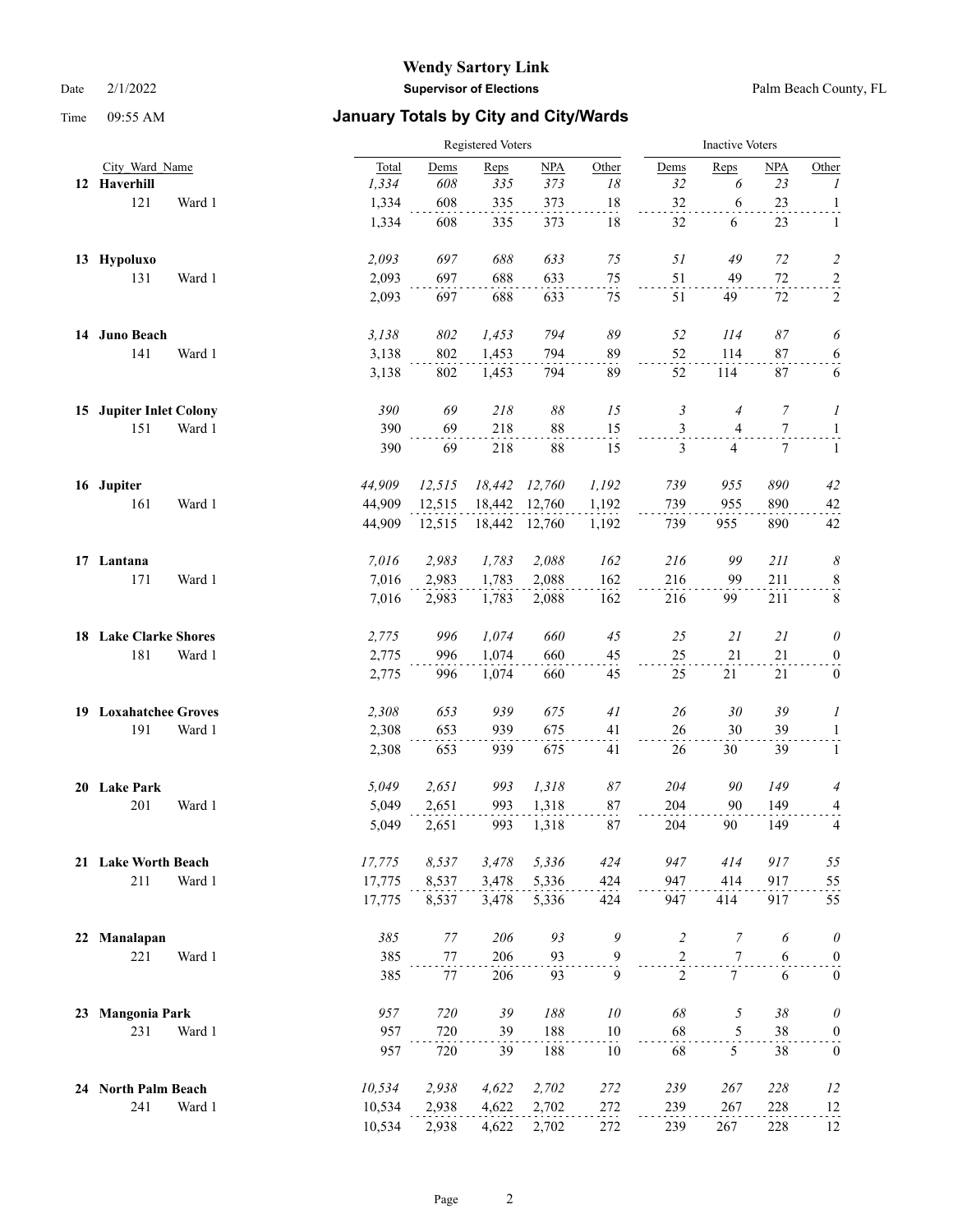|    |                       |        |        | Registered Voters |        |               |                |                |                | <b>Inactive Voters</b> |                         |  |  |  |
|----|-----------------------|--------|--------|-------------------|--------|---------------|----------------|----------------|----------------|------------------------|-------------------------|--|--|--|
|    | City Ward Name        |        | Total  | Dems              | Reps   | NPA           | Other          | Dems           | Reps           | NPA                    | Other                   |  |  |  |
|    | 25 Ocean Ridge        |        | 1,632  | 405               | 743    | 441           | 43             | 27             | 59             | 45                     | $\overline{c}$          |  |  |  |
|    | 251                   | Ward 1 | 1,632  | 405               | 743    | 441           | 43             | 27             | 59             | 45                     | $\overline{a}$          |  |  |  |
|    |                       |        | 1,632  | 405               | 743    | 441           | 43             | 27             | 59             | 45                     | 2                       |  |  |  |
|    | 26 Pahokee            |        | 2,837  | 1,966             | 344    | 508           | 19             | 150            | 26             | 41                     | 1                       |  |  |  |
|    | 261                   | Ward 1 | 2,837  | 1,966             | 344    | 508           | 19             | 150            | 26             | 41                     | $\overline{1}$          |  |  |  |
|    |                       |        | 2,837  | 1,966             | 344    | 508           | 19             | 150            | 26             | 41                     | $\mathbf{1}$            |  |  |  |
|    | 27 Palm Beach         |        | 8,319  | 2,106             | 3,765  | 2,200         | 248            | 204            | 254            | 208                    | 14                      |  |  |  |
|    | 271                   | Ward 1 | 8,319  | 2,106             | 3,765  | 2,200         | 248            | 204            | 254            | 208                    | 14                      |  |  |  |
|    |                       |        | 8,319  | 2,106             | 3,765  | 2,200         | 248            | 204            | 254            | 208                    | 14                      |  |  |  |
|    | 28 Palm Beach Gardens |        | 46,222 | 14,483            | 17,804 | 12,720        | 1,215          | 855            | 857            | 951                    | 53                      |  |  |  |
|    | 281                   | Ward 1 | 46,222 | 14,483            | 17,804 | 12,720        | 1,215          | 855            | 857            | 951                    | 53                      |  |  |  |
|    |                       |        | 46,222 | 14,483            |        | 17,804 12,720 | 1,215          | 855            | 857            | 951                    | 53                      |  |  |  |
|    | 29 Palm Beach Shores  |        | 1,065  | 272               | 455    | 314           | 24             | 29             | 32             | 43                     | $\overline{c}$          |  |  |  |
|    | 291                   | Ward 1 | 1,065  | 272               | 455    | 314           | 24             | 29             | 32             | 43                     | $\overline{a}$          |  |  |  |
|    |                       |        | 1,065  | 272               | 455    | 314           | 24             | 29             | 32             | 43                     | $\sqrt{2}$              |  |  |  |
|    | 30 Palm Springs       |        | 11,448 | 4,889             | 2,551  | 3,796         | 212            | 381            | 154            | 356                    | 15                      |  |  |  |
|    | 301                   | Ward 1 | 11,448 | 4,889             | 2,551  | 3,796         | 212            | 381            | 154            | 356                    | 15                      |  |  |  |
|    |                       |        | 11,448 | 4,889             | 2,551  | 3,796         | 212            | 381            | 154            | 356                    | 15                      |  |  |  |
|    | 31 Riviera Beach      |        | 24,692 | 15,245            | 3,607  | 5,464         | 376            | 1,198          | 305            | 615                    | 30                      |  |  |  |
|    | 311                   | Ward 1 | 24,692 | 15,245            | 3,607  | 5,464         | 376            | 1,198          | 305            | 615                    | 30                      |  |  |  |
|    |                       |        | 24,692 | 15,245            | 3,607  | 5,464         | 376            | 1,198          | 305            | 615                    | 30                      |  |  |  |
|    | 32 Royal Palm Beach   |        | 27,545 | 11,777            | 7,040  | 8,140         | 588            | 515            | 299            | 468                    | 17                      |  |  |  |
|    | 321                   | Ward 1 | 27,545 | 11,777            | 7,040  | 8,140         | 588            | 515            | 299            | 468                    | 17                      |  |  |  |
|    |                       |        | 27,545 | 11,777            | 7,040  | 8,140         | 588            | 515            | 299            | 468                    | 17                      |  |  |  |
| 33 | <b>South Bay</b>      |        | 1,513  | 1,187             | 88     | 226           | 12             | 93             | $\mathfrak{H}$ | 17                     | $\theta$                |  |  |  |
|    | 331                   | Ward 1 | 1,513  | 1,187             | 88     | 226           | 12             | 93             | 5              | 17                     | $\overline{0}$          |  |  |  |
|    |                       |        | 1,513  | 1,187             | 88     | 226           | 12             | 93             | 5              | 17                     | $\mathbf{0}$            |  |  |  |
|    | 34 South Palm Beach   |        | 1,335  | 403               | 508    | 391           | 33             | 44             | 41             | 44                     | $\theta$                |  |  |  |
|    | 341                   | Ward 1 | 1,335  | 403               | 508    | 391           | 33             | 44             | 41             | 44                     | $\boldsymbol{0}$        |  |  |  |
|    |                       |        | 1,335  | 403               | 508    | 391           | 33             | 44             | 41             | 44                     | $\boldsymbol{0}$        |  |  |  |
|    | 35 Tequesta           |        | 4,971  | 1,194             | 2,382  | 1,286         | 109            | 72             | 114            | 91                     | 5                       |  |  |  |
|    | 351                   | Ward 1 | 4,971  | 1,194             | 2,382  | 1,286         | 109            | 72             | 114            | 91                     | $\overline{\mathbf{5}}$ |  |  |  |
|    |                       |        | 4,971  | 1,194             | 2,382  | 1,286         | 109            | 72             | 114            | 91                     | 5                       |  |  |  |
|    | 36 Village Of Golf    |        | 275    | $37\,$            | 182    | 52            | 4              | $\overline{c}$ | $10\,$         | 1                      | $\theta$                |  |  |  |
|    | 361                   | Ward 1 | 275    | 37                | 182    | 52            | 4              | $\sqrt{2}$     | 10             | $\mathbf{1}$           | $\boldsymbol{0}$        |  |  |  |
|    |                       |        | 275    | 37                | 182    | 52            | $\overline{4}$ | $\overline{c}$ | 10             | $\mathbf{1}$           | $\boldsymbol{0}$        |  |  |  |
|    | 37 Wellington         |        | 43,007 | 15,182            | 14,091 | 12,751        | 983            | 857            | 827            | 907                    | $38\,$                  |  |  |  |
|    | 371                   | Ward 1 | 43,007 | 15,182            | 14,091 | 12,751        | 983            | 857            | 827            | 907                    | 38                      |  |  |  |
|    |                       |        | 43,007 | 15,182            | 14,091 | 12,751        | 983            | 857            | 827            | 907                    | 38                      |  |  |  |